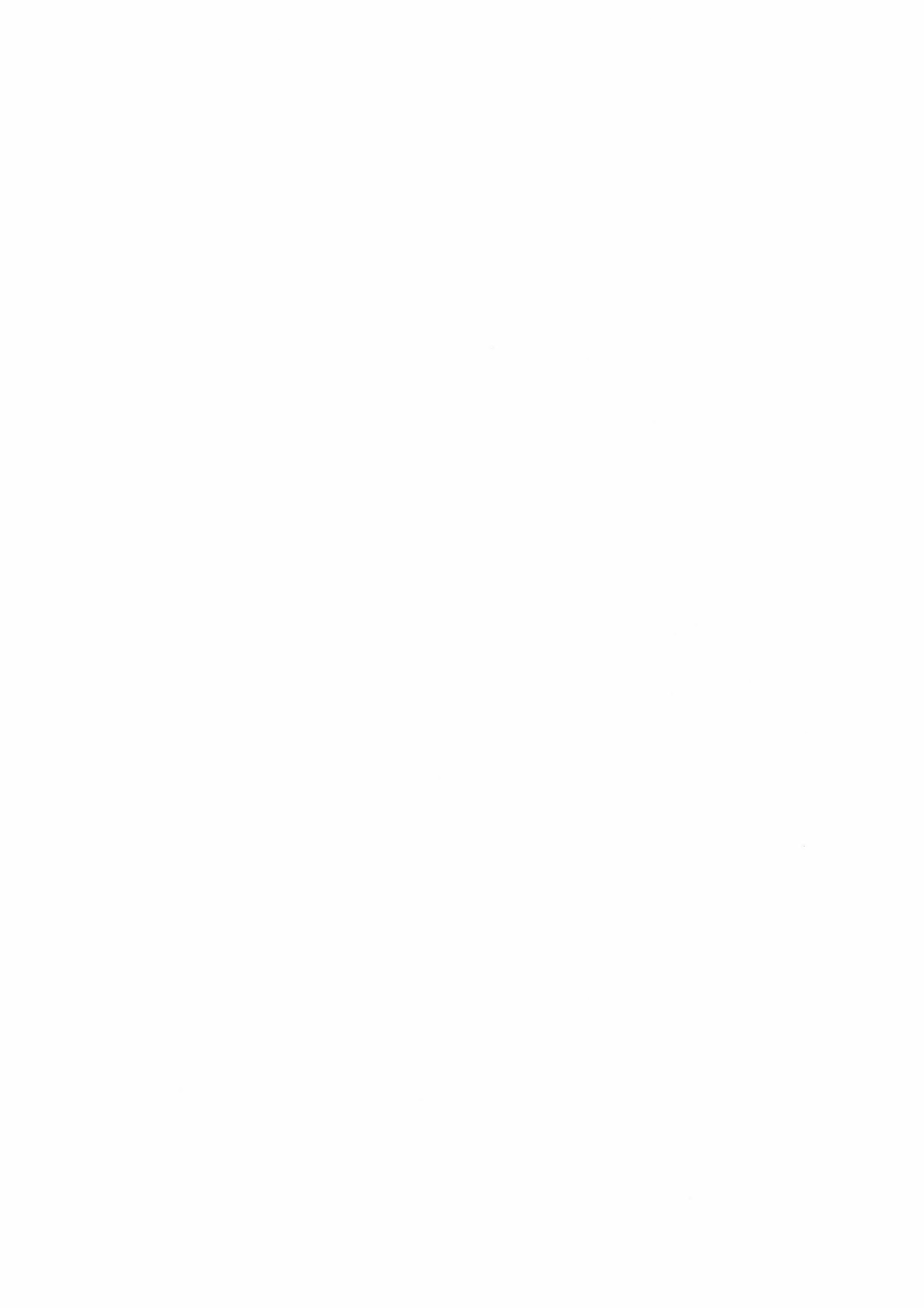

COMMUNITY JUSTICE SECURITY

# **Northamptonshire Police and Crime Commission**

# **Supporting Report to the Police and Crime Commissioner**

| <b>Date of Report</b> | $13th$ February 2017              |
|-----------------------|-----------------------------------|
| <b>Subject</b>        | <b>Building Cleaning Services</b> |
| <b>Report Author</b>  | John Neilson                      |

### 1. Purpose of Report

1.1 The purpose of this report is to seek approval to the extension of the contract with Churchill Contract services for Building Cleaning Services.

## **2. Decision** Recommended: :

That the Police and Crime Commissioner for Northamptonshire formally approves the extension of the contract with Churchill Contract services for Building Cleaning Services.

# 3. Consultation:

 $N/A$ 

# **4. Compliance Issues:**

Is this a decision of 'significant public interest?'

Yes

Is the recommended decision consistent with the priorities set out in the approved Northamptonshire Police and Crime Plan

Yes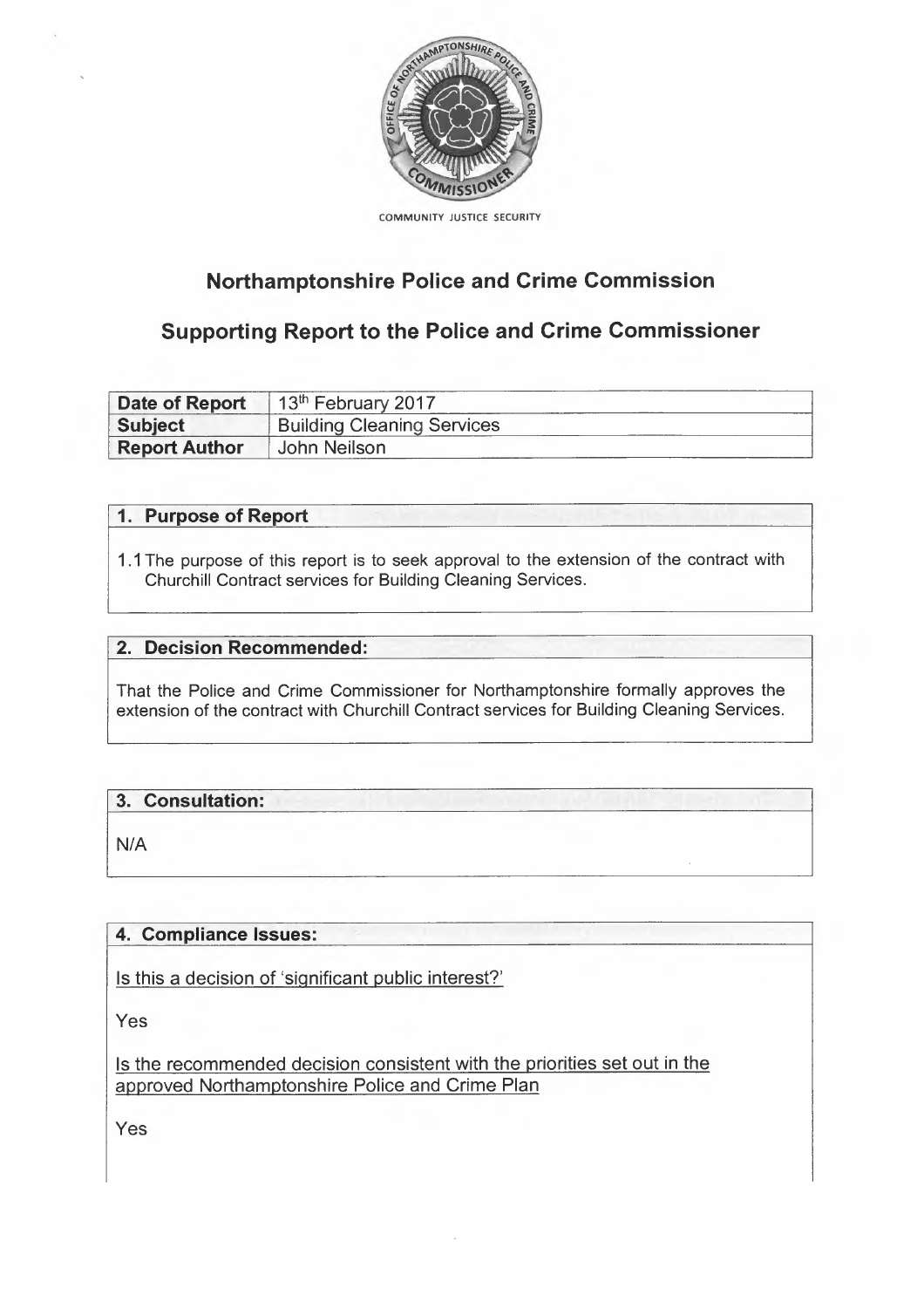Is this decision proposing an amendment to the budget and/or the OPCC policy framework?

No

Will further decisions be required?

No

What. if any are the procurement implications related to this decision?

This decision is recommended on the basis of Procurement advice as set out in the attached Tender Award Recommendation Report.

Legal Implications

If approved the Commissioner will be entering into a legally binding contract.

Has an Equality Impact Assessment been undertaken?

N/A

Does the recommended decision represent the best value for money?

Yes

### **5 Relevant background** *I* **Chronology of Key Events:** ;C,

- 5.1 The attached Tender Award recommendation report sets out the relevant background.
- 5.2 In summary the key points are:
	- $\triangleright$  Given the uncertainty and the potential significant changes to the Northamptonshire Estate it is recommended that the current cleaning contract is extended for one year with the current contractor and then proceed to a full procurement exercise when the Estates changes are agreed.
	- $\triangleright$  The opportunity was taken in negotiation with the contractor to achieve further financial savings whilst recognising the Living Wage pressures on the contractor.
	- $\triangleright$  The proposed contract extension represents a saving of £38k without affecting the output specification.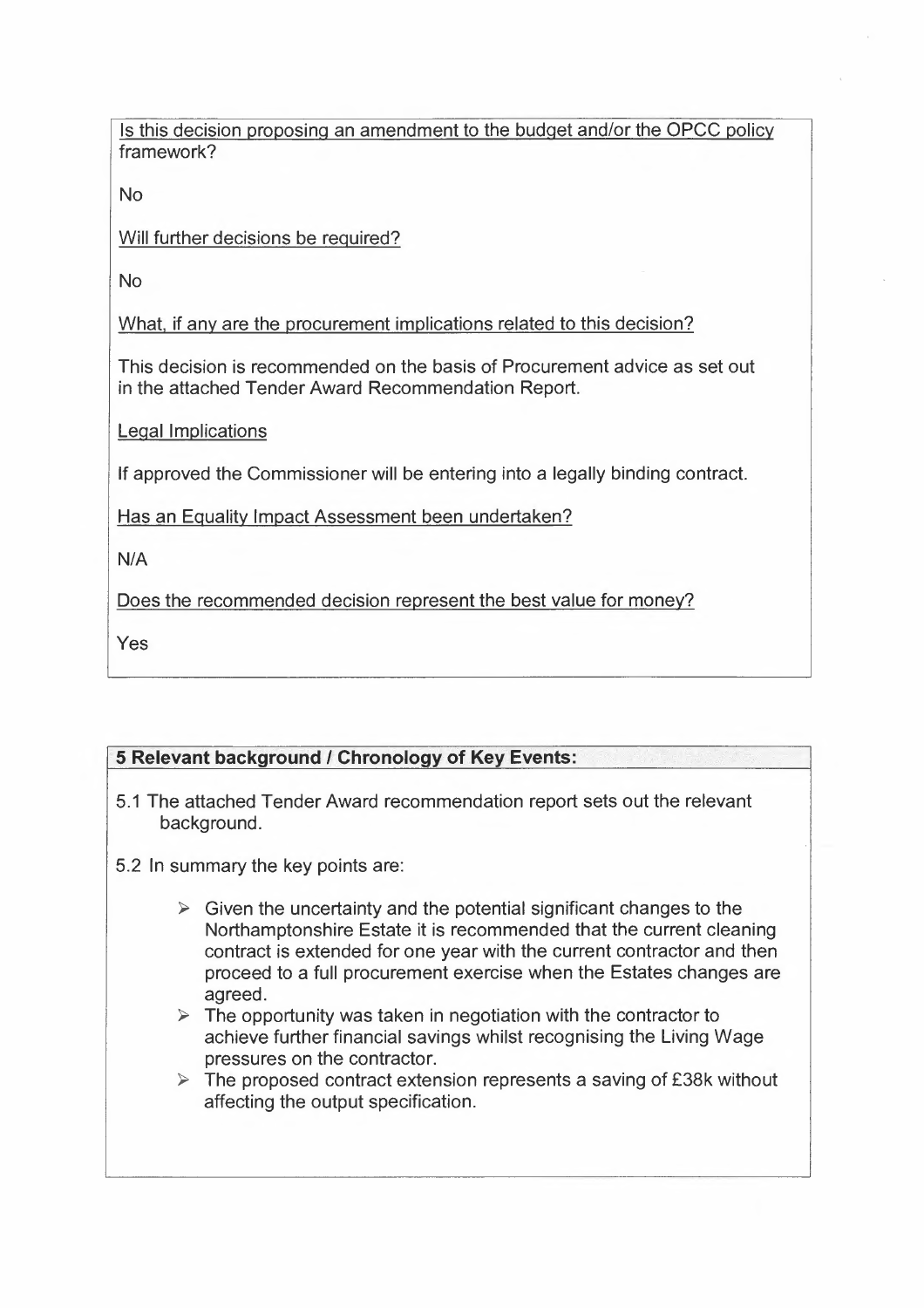# **6 Evaluation of alternative option(s):**

6.1 As noted in the Tender Award Recommendation Report alternative approaches of consolidating the Northamptonshire contract with those of Nottinghamshire and Leicestershire were discounted; as was the option of undertaking a full procurement exercise that this stage.

#### **7 List of background reports used to compile this report:**

7.1 Tender Award Recommendation Report from EMSCU (attached)

#### **8 List of appendices accompanying this report (if any):**

N/A

| 9 Signatures                                                                                                    | <b>Date</b>                          |
|-----------------------------------------------------------------------------------------------------------------|--------------------------------------|
| <b>Report Author</b><br><b>John Neilson</b><br><b>Director for</b><br><b>Resources and</b><br><b>Governance</b> | 13 <sup>th</sup><br>February<br>2017 |
| <b>Martin Scoble</b><br><b>Chief Executive</b>                                                                  | 13 <sup>th</sup><br>February<br>2017 |
| John Neilson<br><b>Director for</b><br><b>Resources and</b><br><b>Governance</b>                                | 13 <sup>th</sup><br>February<br>2017 |

**END**